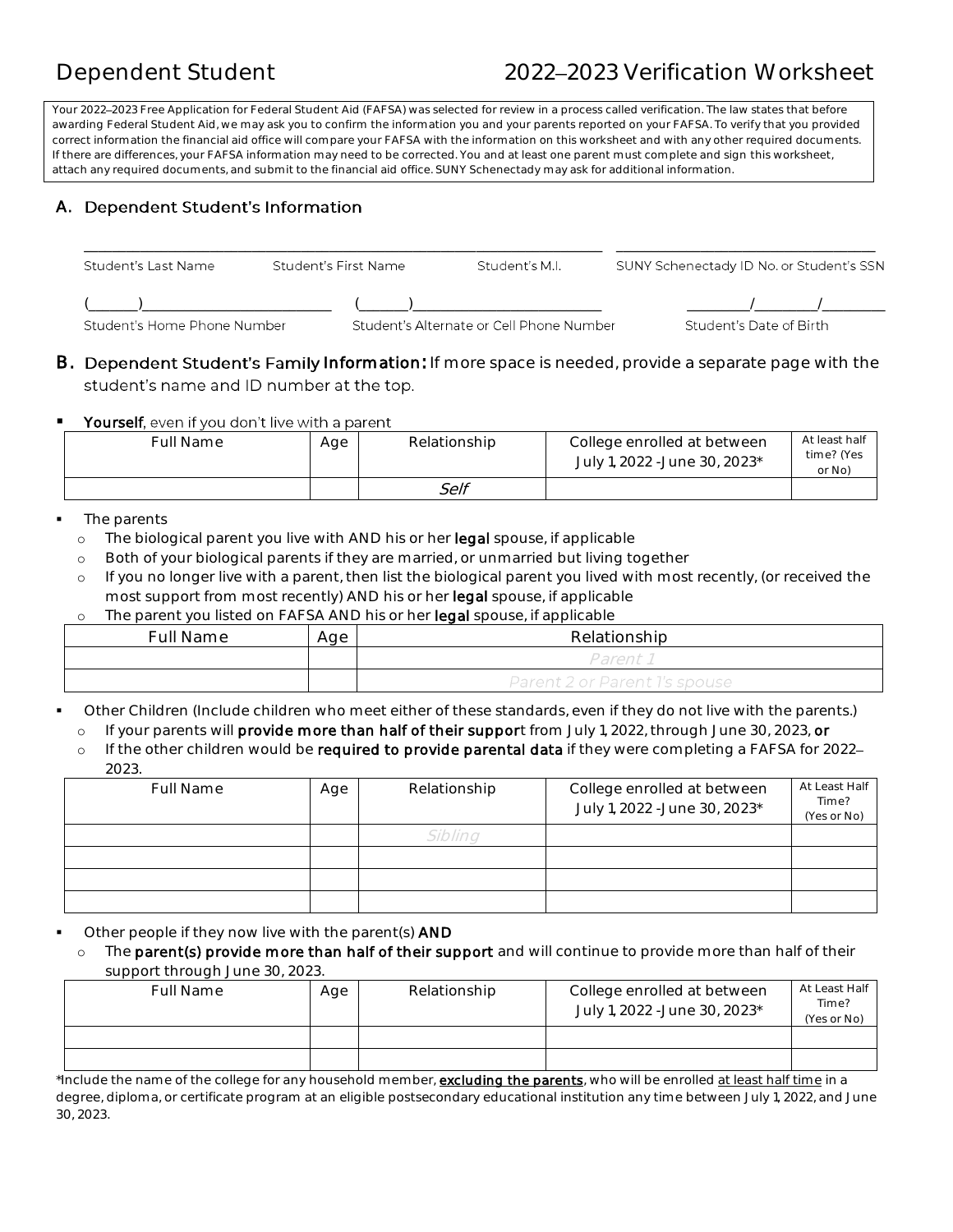Note: We may require additional documentation if we have reason to believe that the information regarding the household members enrolled in eligible postsecondary educational institutions is inaccurate.

**Student's Name:** \_\_\_\_\_\_\_\_\_\_\_\_\_\_\_\_\_ \_

□

SSN or SCCC ID No: \_\_\_\_\_\_\_\_\_\_\_\_\_\_\_\_\_\_\_

|  | C. Student: Verification of 2020 Income Information for a Dependent Student |
|--|-----------------------------------------------------------------------------|
|  |                                                                             |

 $\Box$  Did file a tax return: The student <u>DID FILE</u> a 2020 income tax return. Please indicate the method you will use to  $\overline{a}$ document your income:

◯ The IRS DRT in FAFSA on the Web to transfer 2020 IRS income tax information into FAFSA

A signed copy of the 2020 IRS form 1040 with schedules 1, 2, and 3

□ A copy of the 2020 IRS Tax Return Transcript. A 2020 **Tax <u>Return</u> Transcript** may be obtained the contracted the contracted the contracted the contracted the contracted the contracted the contracted the contracted the through:

- $\bullet$ throught.<br><mark>Get Transcript by MAIL –</mark> Go to <u>www.irs.gov</u>, click "Get Your Tax Record" and then click "Get Transcript by MAIL." Make sure to request the "IRS Tax <u>Return</u> Transcript" and *NOT* the "IRS Tax Account Transcript."
- Make sure to request the "IRS Tax <u>Return</u> Transcript" and *NOT* the "IRS Tax Account Transcript."<br>• Get Transcript ONLINE Go to <u>www.irs.gov,</u> click "Get Your Tax Record" and then click "Get Transcript ONLINE." Make sure to request the "IRS Tax <u>Return</u> Transcript" and *NOT* the "IRS Tax Account Transcript."
- Automated Telephone Request 1-800-908-9946
- $\bullet$ Paper Request Form - IRS Form 4506T-EZ or IRS Form 4506-T (obtain form at https://sunysccc.edu/financialaid)

**| Did <u>NOT</u> file a tax return**: The student <u>DID NOT FILE</u> a 2020 income tax return. Please check the applicable **|**<br>boxes below: boxes below:

The student was not employed and had no income earned from work in 2020.

The student <u>was</u> employed in 2020 and did not file a tax return; please complete this grid and submit  $\Box$  all W-2 statements:

| Employer's Name                 | 2020 Amount Earned | IRS W-2 or an Equivalent<br>Document Provided? |
|---------------------------------|--------------------|------------------------------------------------|
| Suzy's Auto Body Shop (example) | \$2,000.00         | Yes                                            |
|                                 |                    |                                                |
|                                 |                    |                                                |
|                                 |                    |                                                |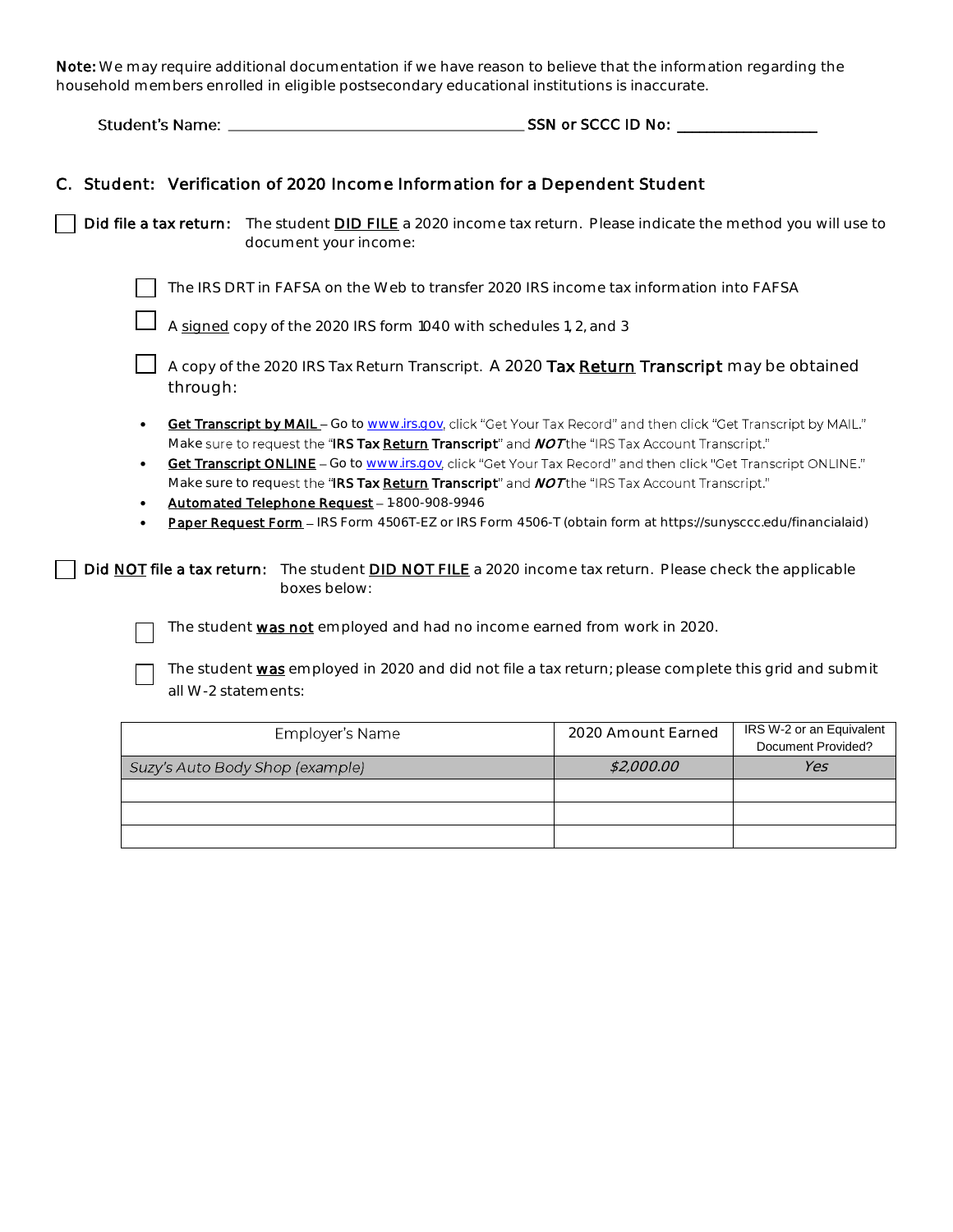## D. Parent: Verification of 2020 Income Information for Parent (and spouse, if applicable)

□ **Did file a tax return:** The parent (and spouse, if applicable) **DID FILE** a 2020 income tax return. Please indicate the method vou will use to document your income: the method you will use to document your income:

 The IRS DRT in FAFSA on the Web to transfer 2020 IRS income tax information into FAFSA □

□ A <u>signed</u> copy of the 2020 IRS form 1040 with schedules 1, 2, and 3

□ A copy of the 2020 IRS Tax Return Transcript. A 2020 **Tax <u>Return</u> Transcript** may be obtained<br>□ through:

- [----~](http://www.irs.gov/) under the Tools heading, click "Get a tax transcript." Click "Get Get Transcript by MAIL Go to www.irs.gov Transcript by MAIL." Make sure to request the "I**RS Tax <u>Return</u> Transcript**" and *NOT* the "IRS Tax Account Transcript."
- **Get Transcript ONLINE** Go t[o www.irs.gov,](http://www.irs.gov/) under the Tools heading, click "Get a tax transcript." Click "Get **"Get** Transcript ONLINE." Make sure to request the "**IRS Tax <u>Return</u> Transcript**" and *NOT* the "IRS Tax Account Transcript."
- Automated Telephone Request 1-800-908-9946
- Paper Request Form IRS Form 4506T-EZ or IRS Form 4506-T

□ **Did <u>NOT</u> file a tax return:** The parent <u>DID NOT FILE</u> a 2020 income tax return\*\*. Please check the applicable a<br>boxes below: boxes below:

> □ The parent (and spouse, if applicable) was not employed and had no income earned from work in 2020.

The parent (and spouse, if applicable)  $\underline{\textsf{was}}$  employed in 2020 and did not file a tax return; please □ complete this grid and submit all W-2 statements:

| Employer's Name                 | 2020 Amount Earned | IRS W-2 or an Equivalent<br>Document Provided? |
|---------------------------------|--------------------|------------------------------------------------|
| Suzy's Auto Body Shop (example) | \$2,000.00         | Yes                                            |
|                                 |                    |                                                |
|                                 |                    |                                                |
|                                 |                    |                                                |

 \*\* Provide documentation from the IRS (known as Verification of Non-filing letter) or other relevant tax authority dated on or after October 1, 2020 that indicates a 2020 income tax return was not filed with the IRS or other relevant tax authority, or a signed statement certifying that the individual attempted to obtain confirmation of non-filing from the IRS or other relevant tax authority and was unable to obtain the required documentation.

 Non-filing letter can be obtained by checking box 7 on IRS Form 4506T. Return the completed form to the Financial Aid Office. Obtain form online at [http://sunysccc.edu/financiala](http://sunysccc.edu/financial)id



Check here if confirmation of non-filing is provided.



□

Check here if confirmation of non-filing will be provided later

□ Check here if you attempted to obtain verification of non-filing but were unable to obtain the required documentation